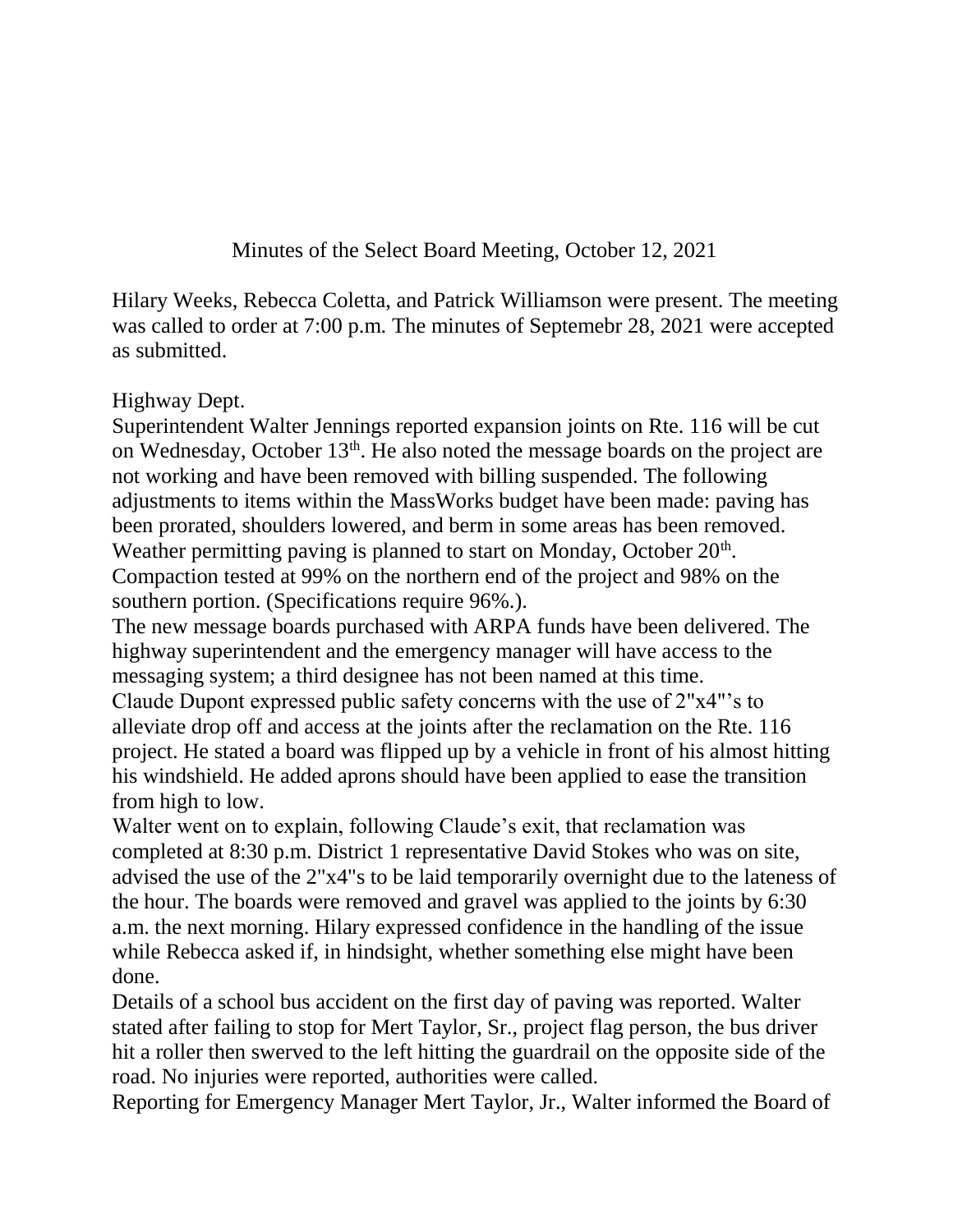the need for a cord for the generator to provide emergency electrical service for the town offices in the event of an emergency. A credit application for Hamden Zimmerman's parent company will be completed, if necessary.

## Building Commissioner

The Board received a letter from the assessors citing the lack of timely notification of building permits from the Building Commissioner. Hilary will follow up with him regarding his email address and other issues raised. The Energy Committee is seeking information for the Green Communities report. Peter Lapointe has indicated his willingness to serve as Local Inspector, but is required to take exams before serving. The possibility of administrative assistance from Peter was discussed. The commissioner will be asked to attend the first November meeting.

## Other Business

The Board agreed to maintain membership in the PVPC IT Collaborative. IT Grant: Novus has been onsite in efforts to complete the work for the WAN and other work related to the IT grant.

ARPA: MLP Manager Kimberly Longey submitted a plan for the use of ARPA funds for broadband. Hilary moved to reserve \$53,100 of ARPA funds for broadband. The motion, seconded by Rebecca, was unanimously approved. The Board received notice of BTE's Notice of Community Outreach Meeting about the company's plan to cultivate marijuana on their 129 Grant Street property. The meeting will take place on October 23, 2021 at 11:00 a.m. at the Town Hall. The meeting notice will appear in the Daily Hampshire Gazette from October 8-15, 2021. Rebecca will ask Pleun Bouricius to post the meeting on the Everything Plainfield website.

Interest rate proposals for the one-year broadband loan are due on October 13, 2021.

## Appointments/Resignation

Hilary moved to accept Anne Williamson's resignation from the Agricultural Commission with regret and appreciation for her service. The motion, seconded by Rebecca, was unanimously approved.

Hilary moved to appoint Erin Kelly-Dill to the Agricultural Commission to replace Anne Williamson. The motion, seconded by Patrick, was unanimously approved. Hilary moved to appoint Lyla Rozelle to the Energy Committee through June 30, 2022. The motion, seconded by Patrick, was unanimously approved. Hilary received a call from Rep. Natalie Blais notifying the Board that the report

on redistricting will appear in the Daily Hampshire Gazette tomorrow. The 1st Franklin District is slated to lose all Hampshire County towns.